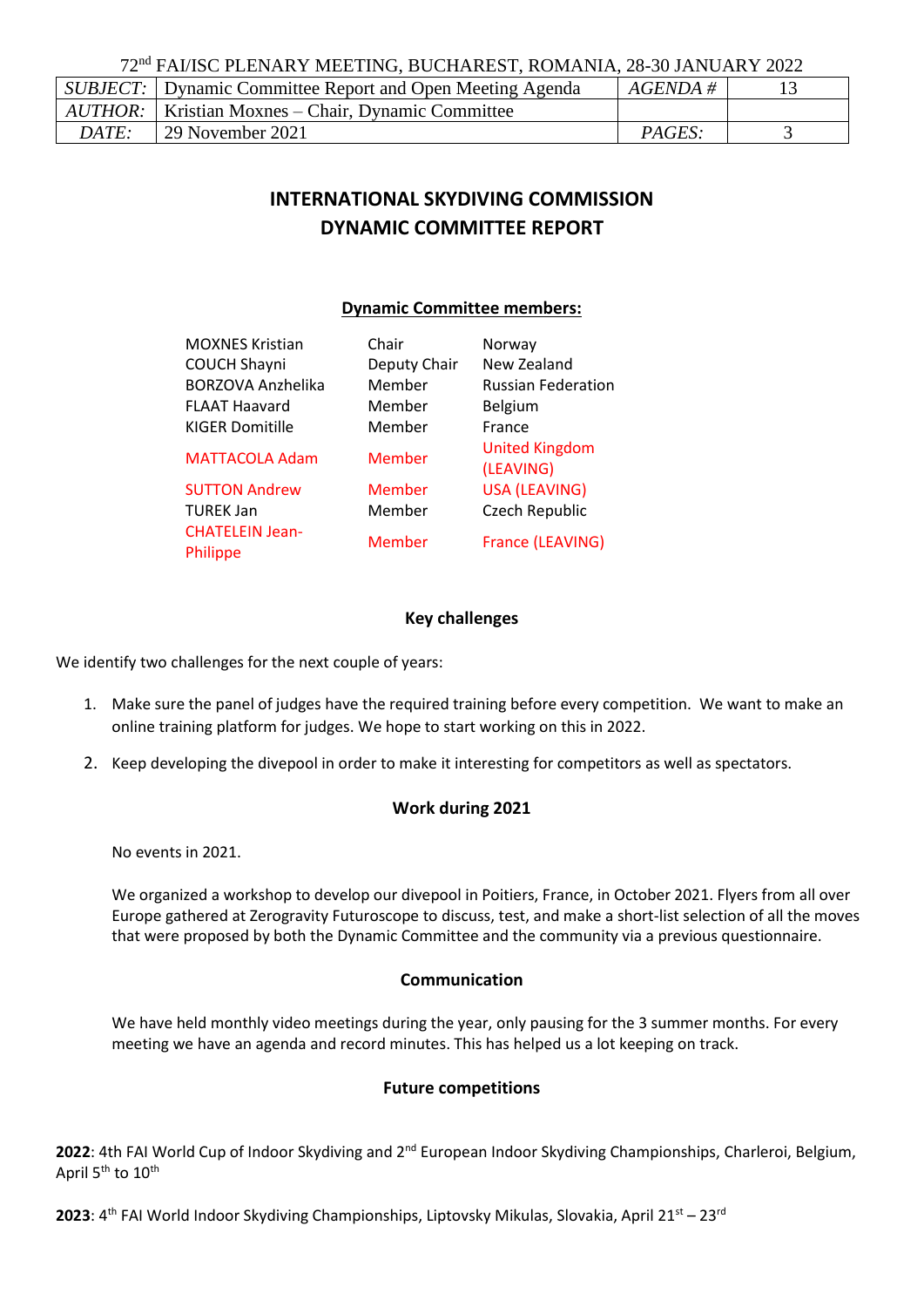# 72nd FAI/ISC PLENARY MEETING, BUCHAREST, ROMANIA, 28-30 JANUARY 2022

|       | <i>SUBJECT</i> : Dynamic Committee Report and Open Meeting Agenda | $AGENDA \#$   |  |
|-------|-------------------------------------------------------------------|---------------|--|
|       | <i>AUTHOR</i> :   Kristian Moxnes – Chair, Dynamic Committee      |               |  |
| DATE: | 29 November 2021                                                  | <i>PAGES:</i> |  |

**2024**: BID from Windoor, Spain. BID from Macau, China

### **Rule changes Dynamic**

| What                                 | <b>Rule under discussion</b>                                                                                                              | <b>RULE#</b>            |
|--------------------------------------|-------------------------------------------------------------------------------------------------------------------------------------------|-------------------------|
| HOUSE-<br><b>KEEPING</b>             | Consistency with art. 5.2.1 as there are no free rounds in<br>D4W for World Cups.                                                         | 5.6.2                   |
|                                      | For reasons of clarity: 4.4.3. becomes 4.9.                                                                                               | 4.4.5 & 4.9             |
|                                      | Clarify synchronization rule.                                                                                                             | 6.3.3                   |
|                                      | Clarify interference rule                                                                                                                 | 4.8.2                   |
|                                      | Remove "Heading" for clarity, except from the difficulty<br>table                                                                         | Addendum B              |
|                                      | Superfluous: 2.6 and 2.8: (for Speed Routines)                                                                                            | Table of<br>contents    |
|                                      | Wrong reference, should be 2.14.3 not 2.14.2                                                                                              | 6.5.3.3                 |
|                                      | Spelling mistake, missing parenthesis                                                                                                     | 6.2.1.1                 |
|                                      |                                                                                                                                           |                         |
|                                      | New art.: Juniors Performers must have priority<br>between 08:00 am and 18:00 pm (local time of the<br>competition).                      | 4.3.2.1                 |
|                                      | New art.: Teams must deliver the wind tunnel speed<br>settings in writing to Event Judge.                                                 | 4.3.4                   |
|                                      | Speed settings form, rule 4.3.4                                                                                                           | Addendum E              |
|                                      | Flight chamber entry and speed settings: Detailing the<br>procedure for teams and organizers to avoid protests<br>and avoid uncertainty.  | 4.6                     |
|                                      | New art. 4.4.3 Efficiency: The divepool draw can be<br>done either manually, or electronically.                                           | 4.4.1 & 4.4.3           |
| <b>GENERAL</b><br><b>COMPETITION</b> | New bullet in article 6.3.3 to clarify penalty when flying<br>in the wrong direction                                                      | 6.3.3                   |
| <b>RULES</b>                         | Clarify where in the tunnel the routine starts and ends                                                                                   | 5.2.4 and<br>Addendum D |
|                                      | Clarify how video review shall be done. 3 viewings, 2 in<br>slow motion, no freeze frame.                                                 | 6.5.2.4.2               |
|                                      | Remove: The Event Judge will sit at the centre of the<br>Judges.                                                                          | 6.5.3.2                 |
|                                      | UPDATE Divepool: suggestions will be presented at the<br>plenary                                                                          | Addendum<br>A1, A2 & A3 |
|                                      | Infringements Applicable to Verticals: Re-write center<br>line infringement for beginning of verticals, so that it is<br>easier to judge. | Addendum<br>A2          |
|                                      | Allow only one speed setting for Speed- and Free<br>routines.                                                                             | To be<br>discussed      |
|                                      |                                                                                                                                           |                         |